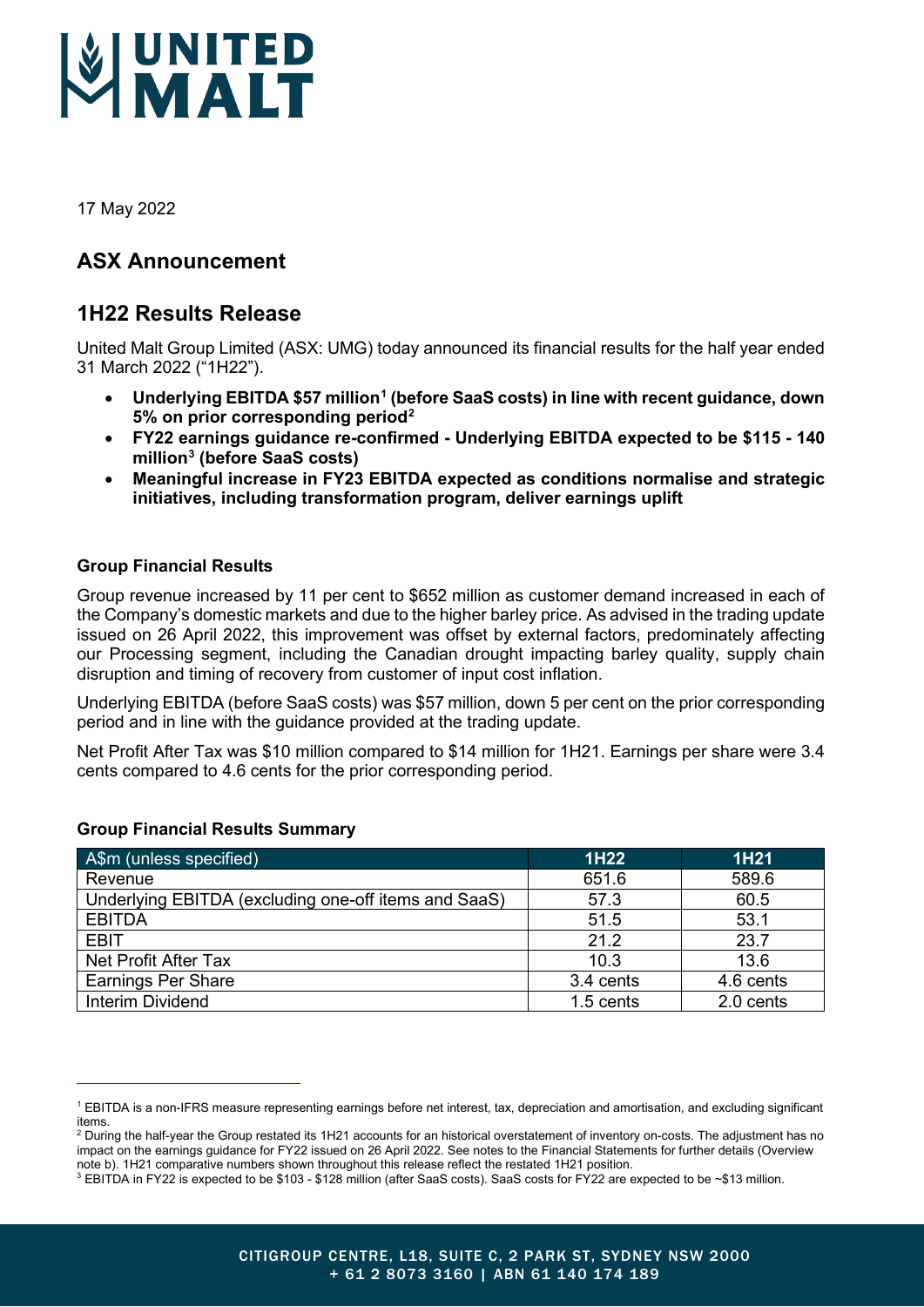# **Financial Position and Balance Sheet**

United Malt remains in a solid financial position. Net debt at 31 March 2022 was \$427 million compared to \$312 million at 30 September 2021.

The gearing ratio (net debt/ EBITDA) at 31 March 2022 was 3.2 times $^4$  $^4$ . The increase in gearing was partially driven by higher barley and malt inventory prices resulting in increased inventory financing. While this represents a temporary increase above the Company's target gearing range of 2.0 - 2.5 times, it remains within banking covenants. Gearing is expected to revert to the target range in FY23.

The Company has no significant near-term refinancing commitments with long term debt facilities not maturing until November 2024.

# **Capital Expenditure**

Capital expenditure for the period was \$47 million and capital expenditure for FY22 is expected to be approximately \$110 million. As previously advised, FY22 represents the peak in growth capital expenditure as the Scottish project completes. For the next few years, the Company expects base capital expenditure to be in the range of ~\$55 to \$60 million including stay-in-business and safetyrelated investment in the range of  $\sim$ \$30 to \$35 million.

## **Dividend**

The Board resolved to pay an interim dividend of 1.5 cents per share (unfranked). The record date for determining entitlements to the interim dividend is 2 June 2022, with scheduled payment on 17 June 2022.

## **Segment Results**

In the **Processing segment**, revenue increased by 10 per cent to \$498 million, reflecting increased sales volumes and higher barley prices. Sales volumes increased in each of our domestic markets reflecting the reopening of customer markets and increased customer demand, while export sales continue to be delayed with ongoing container freight disruptions.

Underlying EBITDA declined by 12 per cent to \$41 million, affected by the significant deterioration in the Canadian barley crop quality which reduced yields and increased production costs. The reduced Canadian crop also resulted in the Company incurring additional logistics costs to import barley into Canadian processing plants from Denmark. The combined impact of additional barley required to address reduced quality, yield and the additional logistics costs for importing barley was \$8 million for the period.

Earnings were also impacted by disruption in sea, rail and road freight which delayed shipments to some customers and increased inflation costs, including energy and inbound and outbound freight costs totaling \$3 million in the period. These recent cost escalations will be largely passed through to customers over the course of the next 9 months, reducing the impact into FY23.

The Company continues to generate positive momentum in its **Warehouse & Distribution** segment.

Revenue increased by 13 per cent to \$169 million with the return of craft brewing demand as major markets reopened and the optimisation initiatives delivered improvements in revenue and underlying earnings. Underlying EBITDA increased by 14 per cent to \$21 million. The segment operates on a relatively short cycle and is able to pass through input cost increases to customers and maintain margins in an inflationary environment.

<span id="page-1-0"></span><sup>4</sup> Based on a 12 month rolling EBITDA excluding the impact of AASB16, Significant Items and net debt excluding finance lease commitment. The impact of AASB16 on the 12 month rolling EBITDA is \$15.8m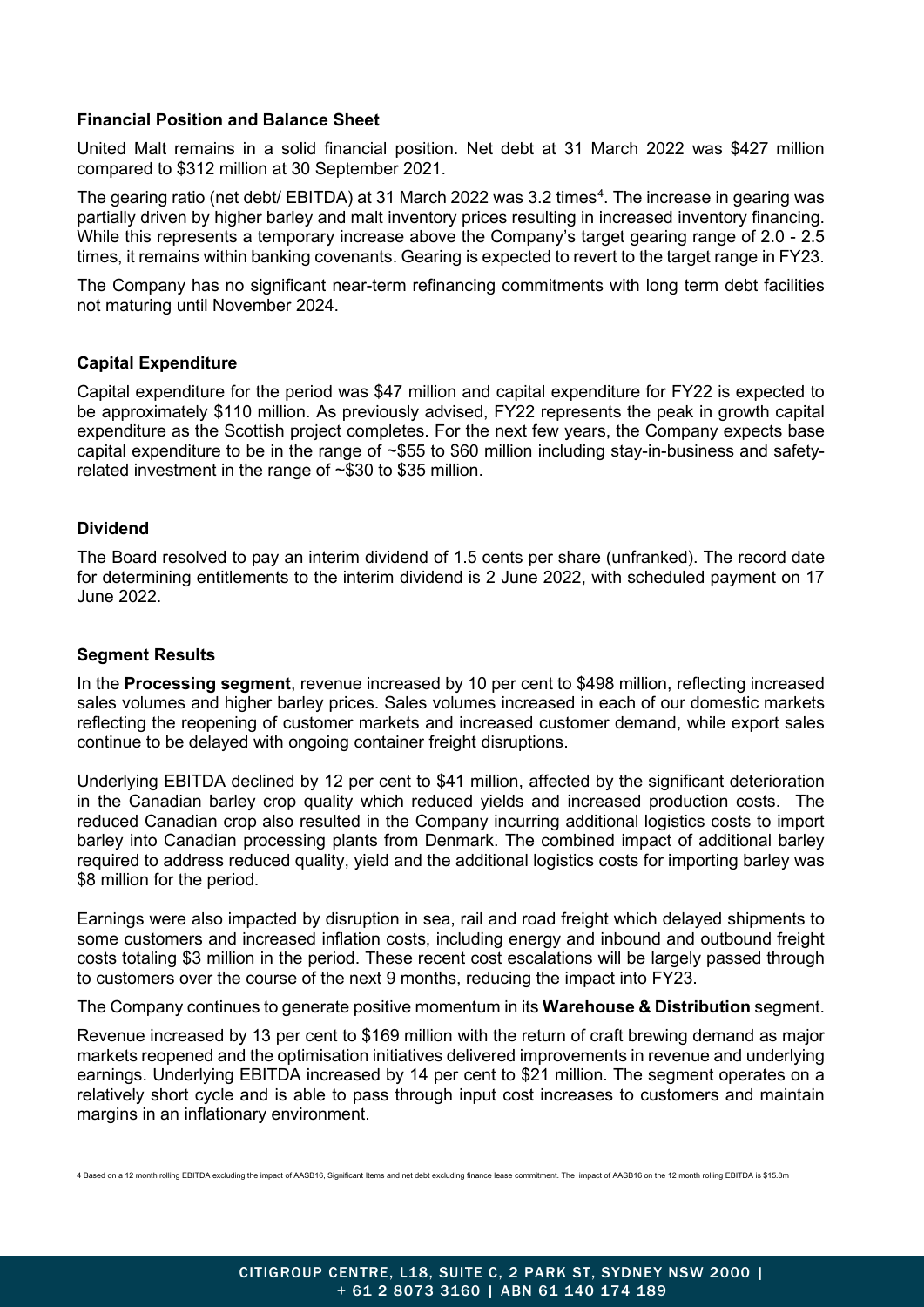## **Commentary on Results and Outlook**

Managing Director and CEO, Mark Palmquist said: "Customer demand is returning as most of our markets reopen and COVID-19 restrictions are lifted. We are seeing sales volumes continue to recover and we are expecting full year sales volumes to exceed FY21 levels and approach pre-COVID (FY19) levels.

"As we indicated at the trading update in April, our Processing segment in Canada was impacted by a number of external challenges, including the significant deterioration in Canadian barley crop conditions, supply chain disruptions and cost inflation.

"While this has impacted our results in the short term, we expect a meaningful recovery in earnings as a more typical barley crop returns in Canada and as we price customer contracts to pass on the impacts of higher input costs over the coming 9 months. Importantly, we have maintained our focus on ensuring an uninterrupted supply of malt to our customers during this period.

"In our Warehouse & Distribution segment, where customer cycles are shorter and additional costs can be passed through more quickly, we continue to generate revenue and earnings momentum.

"Longer term, we remain very confident about the positive fundamentals of the industry. Beer remains a significant and growing beverage category while demand for craft beer and ancillary products continues to accelerate. Demand for distilling continues to grow with United Malt's customers laying down spirits for 10+ years for aged whisky.

"We continue to put the necessary building blocks in place to take full advantage of these positive market fundamentals.

"In the UK, we remain focused on servicing the Scottish whisky market which requires quality malt to meet the long-term requirements of distillers to produce aged whisky.

We continue to expect incremental EBITDA of approximately \$18 million on a full year run rate basis from our Scottish expansion project.

"The new facility in Inverness will provide an additional 57,000 tonnes of capacity to service the distilling market with a significant proportion of the new capacity underpinned by expanded contracts with customers. The site is expected to be producing commercial quality malt in the fourth quarter of calendar 2022.

"Meanwhile, we are progressing our new specialty ingredient processing plant in Calgary which is supporting growing demand for new products in craft beer and food applications.

"Our transformation program to create a simplified, more efficient and effective organisation is progressing. We are confident about and committed to delivering approximately \$30 million in annualised net benefits by FY24."

Mr Palmquist concluded: "United Malt has set the foundations for a structural increase in earnings delivery from FY23, with the expansion in Scotland delivering additional capacity and the realisation of transformation benefits. Together with the initiatives we are implementing to strengthen the competitiveness of our business, we anticipate a meaningful increase in underlying EBITDA in FY23 and beyond."

# **FY22 Guidance**

The Company confirms its previous earnings guidance for FY22 with Underlying EBITDA expected to be in the range of  $$115 -140$  $$115 -140$  $$115 -140$  million<sup>5</sup> (before SaaS costs).

<span id="page-2-0"></span><sup>5</sup> EBITDA in FY22 is expected to \$103 - \$128 million (after SaaS costs). SaaS costs for FY22 are expected to be ~\$13 million.